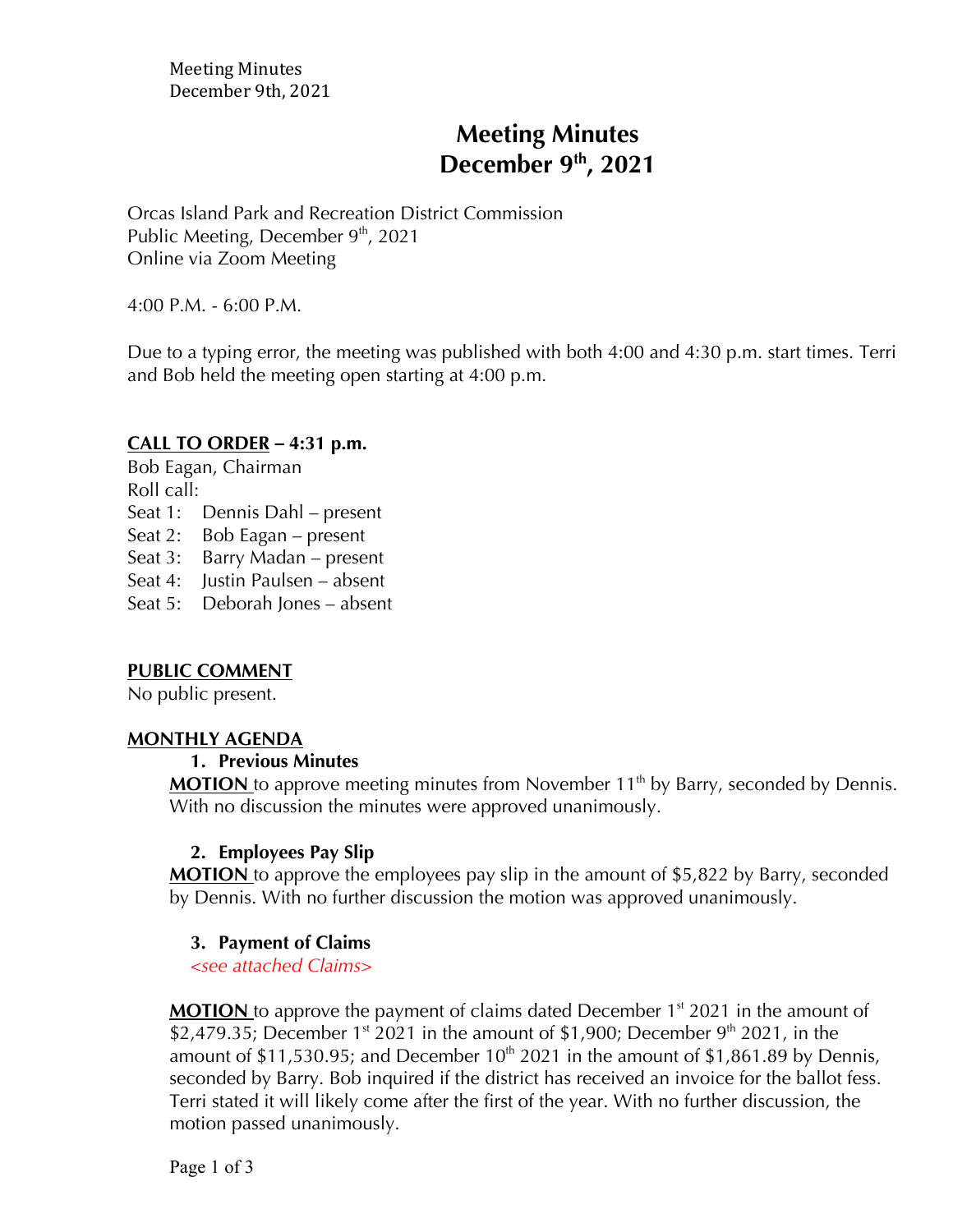## **MONTHLY BUSINESS**

#### **1. Financials**

• Terri presented the financials. The district has currently received 99.54% of property tax revenue budgeted for the year. Terri reports there will be closer to a 40k carryover above previously estimated carryover.

# **2. Director's Report**

- Terri read a draft thank you letter to the community in thanks for voting on the levy. The Board discussed input
- Terri will be submitting a press release for the Program Assistant job announcement.
- Terri stated the Boys SWISH Basketball season is coming together, however there are a lack of coaches available.
- Sports equipment and supplies have seen a shortage and delays in shipping. Terri is attempting to order early, including needed items for spring sports.

## **3. Committee Reports**

• Bob shared that he has been working with Kathy Pearson on plans to move the shelter from the old off leash area to the off-leash area at Buck Park.

#### **UNFINISHED BUSINESS**

# **1. COVID-19 Business Operations, Programs and Staffing** –

• The Board is hoping to be able to move to in-person meetings in the future.

# **NEW BUSINESS**

# **1. Oath of Office - Discussion**

• Terri shared that the timing of the Oath of Office varies by commissioner. Those commissioners who are being re-elected will need to have theirs completed within 10-days prior to January  $1<sup>st</sup>$ .

# **2. 2022 Maintenance and Repair Plan**

• The Board discussed some of the elevation variances within the ball fields. Due to the absence of two commissioners, this discussion is being postponed to future meetings to allow full discussion by all commissioners.

# **ADJOURNMENT**

**MOTION** to adjourn by Dennis, seconded by Barry, with no further discussion the meeting adjourned at 5:07 p.m.